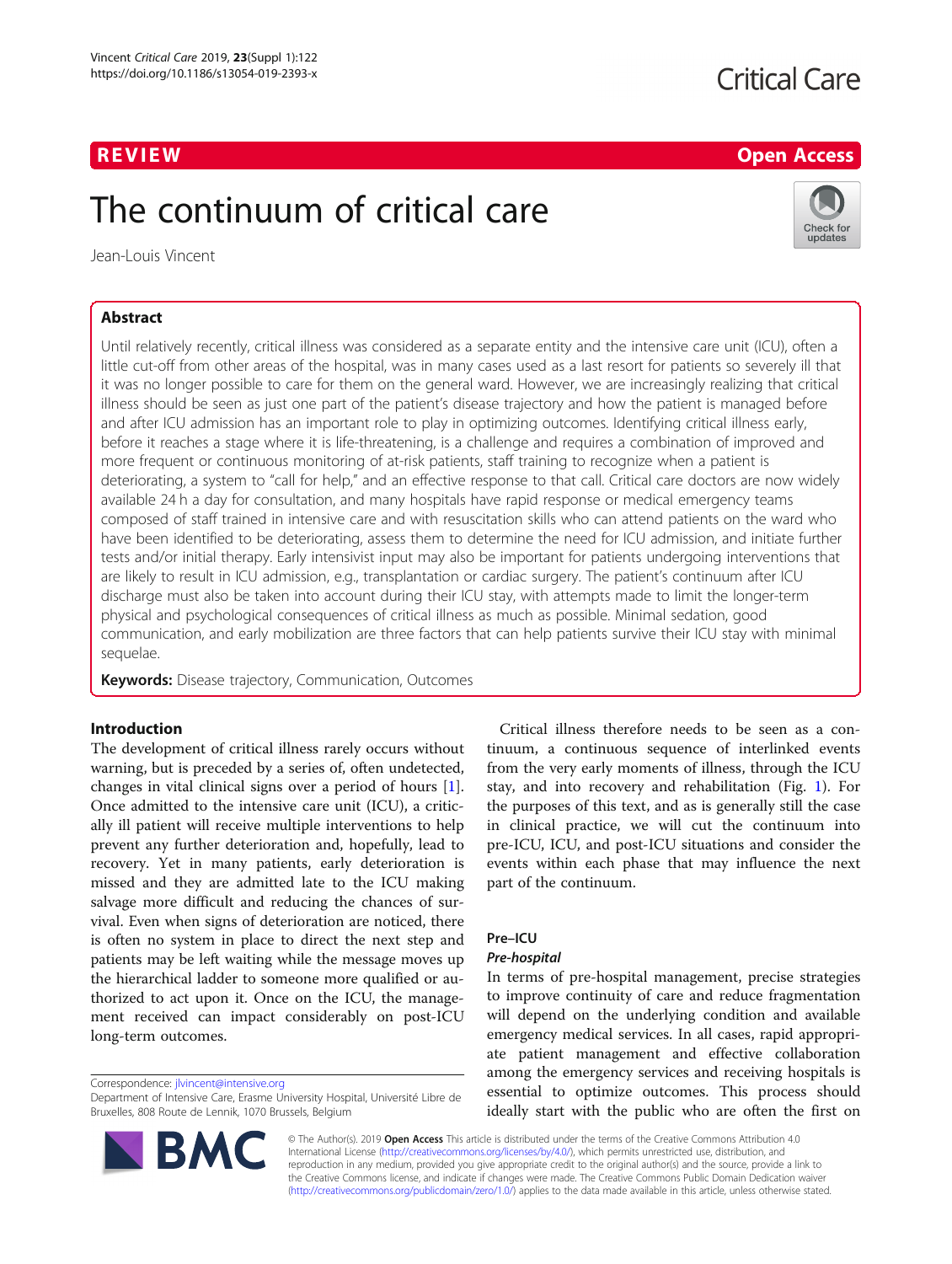<span id="page-1-0"></span>

the scene and can already provide essential elements of first aid and even resuscitation. For example, the importance of bystander cardiopulmonary resuscitation (CPR) in patients with out-of-hospital cardiac arrest has been appreciated for years with multiple studies demonstrating the positive effects of this immediate intervention on short- and long-term outcomes  $[2, 3]$  $[2, 3]$  $[2, 3]$  $[2, 3]$ . The so-called chain-of-survival must then continue through more advanced resuscitation by trained emergency services personnel supported by telephone-guidance and telemedicine input if necessary, through patient transfer to the nearest center able to provide the necessary (surgical) interventions and finally to the multidisciplinary hospital team ready to continue management. Each step is facilitated by accurate, repeated exchange of information among all those involved.

Similarly, for patients with stroke, public education is needed to increase awareness of the signs and symptoms of stroke and encourage early calls to the emergency medical services. Rapid patient management in an emergency stroke mobile unit has been associated with more rapid thrombolysis and better short-term outcomes [\[4](#page-4-0)]. Indeed, computed tomography (CT) scans can now be obtained in ambulances so that the decision for thrombolysis (in the absence of intracerebral bleeding) can already be made prior to hospital admission—these mobile CT scanners will be increasingly available in the future. Again, a streamlined approach is necessary with the receiving hospital notified in advance of the incoming patient, continuous communication of patient status, and readiness of a multidisciplinary team on arrival to avoid delays waiting in the emergency department.

Pre-hospital trauma management, including major disasters, is perhaps the area where most improvement has been seen in recent years, often as a result of lessons learned from the military arena being transferred to the civilian setting [[5\]](#page-4-0). Rapidly dispatched trauma teams, often including medical personnel, provide early on-site resuscitation and stabilization. Patients are then triaged to the most appropriate center where their arrival is anticipated due to continued communication with the emergency medical services such that appropriate management can be continued and more definitive treatment organized within the hospital.

## In-hospital, pre-ICU

Traditionally, within the hospital, patient care has, in many ways, been rather fragmented with management passed from one set of carers to another. This is partly a legacy of hospital growth and expansion as new disciplines and departments have developed over the years, often simply being added on to older general ward buildings [\[6](#page-4-0)], resulting in a structure of multiple separate parts rather than a single coordinated system. The interfaces between these separate units are where the continuum of care often breaks down with poor communication and collaboration between medical disciplines and staff members resulting in a lack of continuity and poor transfer of information. This in turn facilitates errors in patient management.

Perhaps the most important aspect of in-hospital pre-ICU patient management in terms of the continuum of critical illness is the detection of possible deterioration in patient condition. Much of the "chain of survival" concept has been applied to the pre-hospital management of cardiac arrest, so the "chain of prevention" concept has been suggested to decrease the likelihood and consequences of patient deterioration [\[7\]](#page-4-0). Although originally proposed for in-patient cardiac arrest management, the steps—staff education, monitoring, recognition of deterioration, how to "call for help", and an effective response can equally apply to all other conditions that may lead to the need for intensive care.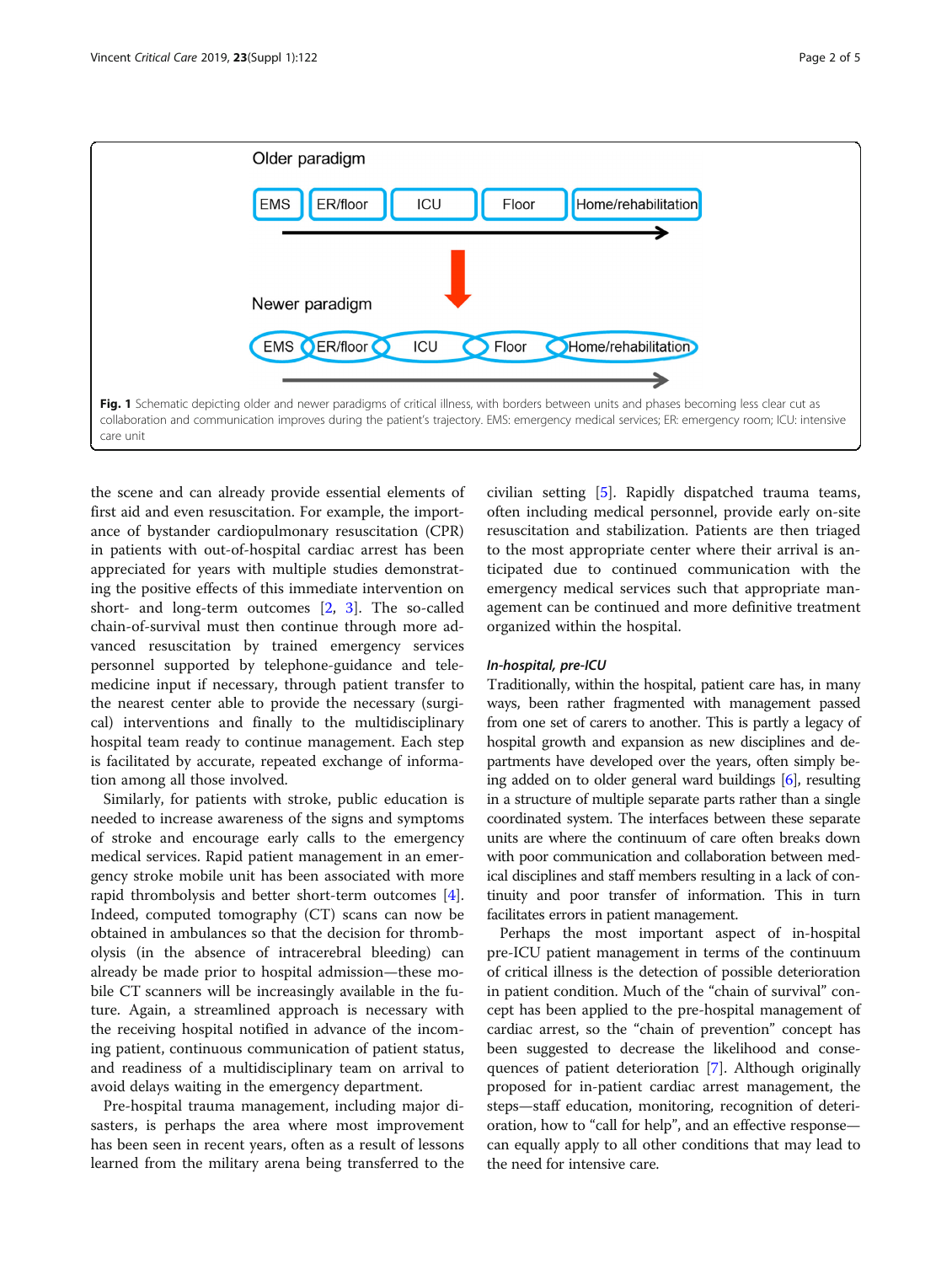Patient monitoring on the general hospital ward is largely based on intermittent (often infrequent) observations and measurements of simple variables, e.g., blood pressure and temperature, by the most junior nursing staff or assistants. As a result, patient deterioration if it occurs between scheduled measurements may go unnoticed. Repeated staff training at all levels is necessary to ensure that all staff are familiar with possible signs of deterioration. Monitoring of vital signs needs to be performed more regularly, and with the development of smaller, more mobile, connected monitors, this is becoming more feasible without increasing nurse workload [\[8](#page-4-0)]. Early identification of deterioration on general hospital wards can help reduce the need for transfer to higher acuity units, reduce hospital lengths of stay and costs, and improve survival rates [[9\]](#page-4-0). In one study of 401 general ward patients requiring ICU admission, each hour of delay in admission was associated with a 1.5% increase in the risk of ICU death and a 1% increase in hospital mortality [[10](#page-4-0)].

Various methods have been developed to alert staff to risk of patient deterioration on the general ward, for example, the Modified Early Warning Score (MEWS) [[11](#page-4-0)] and the National Early Warning Score (NEWS) [\[12](#page-4-0)], both of which allocate points when physiological variables deviate from "normal" when measured manually and then use the sum to trigger a specific, often graded response defined according to local protocol. Recently, the Quick Sequential Organ Failure Assessment (qSOFA) score has been proposed to assess the risk of sepsis and potential need for intensive care in patients with suspected infection on the general floor [[13,](#page-4-0) [14](#page-4-0)]. The presence of at least two of the three score variables (respiratory rate ≥ 22 breaths/min, altered mental status [decrease in Glasgow Coma Scale score of  $\geq 1$  point from the patient's normal baseline], or systolic blood pressure ≤ 100 mmHg) should trigger an alert encouraging further evaluation for sepsis, assessment by a sepsis team, and consideration of transfer to an ICU. As monitoring on the general ward increases and becomes more automated, such warning systems will also become automated, triggering an audible or electronic alarm when specific parameters are met. Importantly, all these warning systems are just one means of providing an alert of possible deterioration and will not detect all cases. Clinical judgment and nurse concern must also be acknowledged and all hospital staff should be trained to recognize the signs of deterioration early, and not just to rely on a specific score [\[8](#page-4-0)].

Importantly, identification of deterioration alone is of course not sufficient to improve outcomes. A system must be in place to determine how to manage the patient in question. Generally, escalating protocols are used, determined by the degree of deterioration detected and whether the patient's condition is worsening or

getting better. Such systems have to be adapted to the local hospital organization and available facilities. Often an increase in frequency of monitoring and notification of a more senior member of staff are the first steps, followed eventually by a call to some form of rapid response system (RRS) that can attend, assess, and if necessary start treatment of patients on the general hospital ward who have early signs of deterioration in order to prevent further worsening. Transfer to the ICU can then be arranged if necessary. This type of call for a deteriorating patient needs to be differentiated from "code blue" or "crash" calls (for example for cardiac arrests) where specific teams will run to assist with resuscitation. Members of the RRS called to a deteriorating patient outside the ICU will arrive rapidly but without the emergency associated with a code blue call. In some hospitals, the two teams will include the same personnel, but the speed and type of response will be different. Most RRS include a doctor and a physiotherapist (for respiratory distress) or an experienced nurse, or some combination of these, which is why the term RRS is better than medical emergency team, which implies only doctors are included. In our institution, the "code blue team" includes a doctor and one or two nurses, the RRS includes one doctor, and we have a separate phone number for a physiotherapist (all available 24/7). We also have a shock room to which such patients can be admitted for initial resuscitation before transfer to the ICU [[15\]](#page-4-0). The four-bed room is fully equipped for all emergencies and staffed 24 h. Although difficult to study given the nature of the intervention, several reports have suggested that RRS are associated with reduced incidence of in-hospital cardiac arrest, reduced ICU admissions, and improved patient outcomes [[16,](#page-4-0) [17](#page-4-0)]. When staffed by members of the ICU team, they also help provide continuity of care from the general ward to the ICU.

# In-ICU

Once a patient is admitted to the ICU, successful management should aim not only at patient survival, but also at ensuring good quality of life post-ICU and maximizing the quality of the dying process in patients who succumb [[18\]](#page-4-0). While dealing with the acute present condition, it is therefore important to think about the future for each patient. Multiple ICU treatments and interventions can impact on short- and long-term physical and psychological patient outcomes. Indeed, over recent years, many standard ICU interventions have been shown to have negative effects when used excessively: tidal volumes that are too large [\[19\]](#page-4-0), too many blood transfusions  $[20]$ , too much oxygen  $[21]$  $[21]$ , and too much sedation [[22](#page-4-0), [23](#page-4-0)] can all have negative effects on outcomes. Vasoactive agents have been associated with the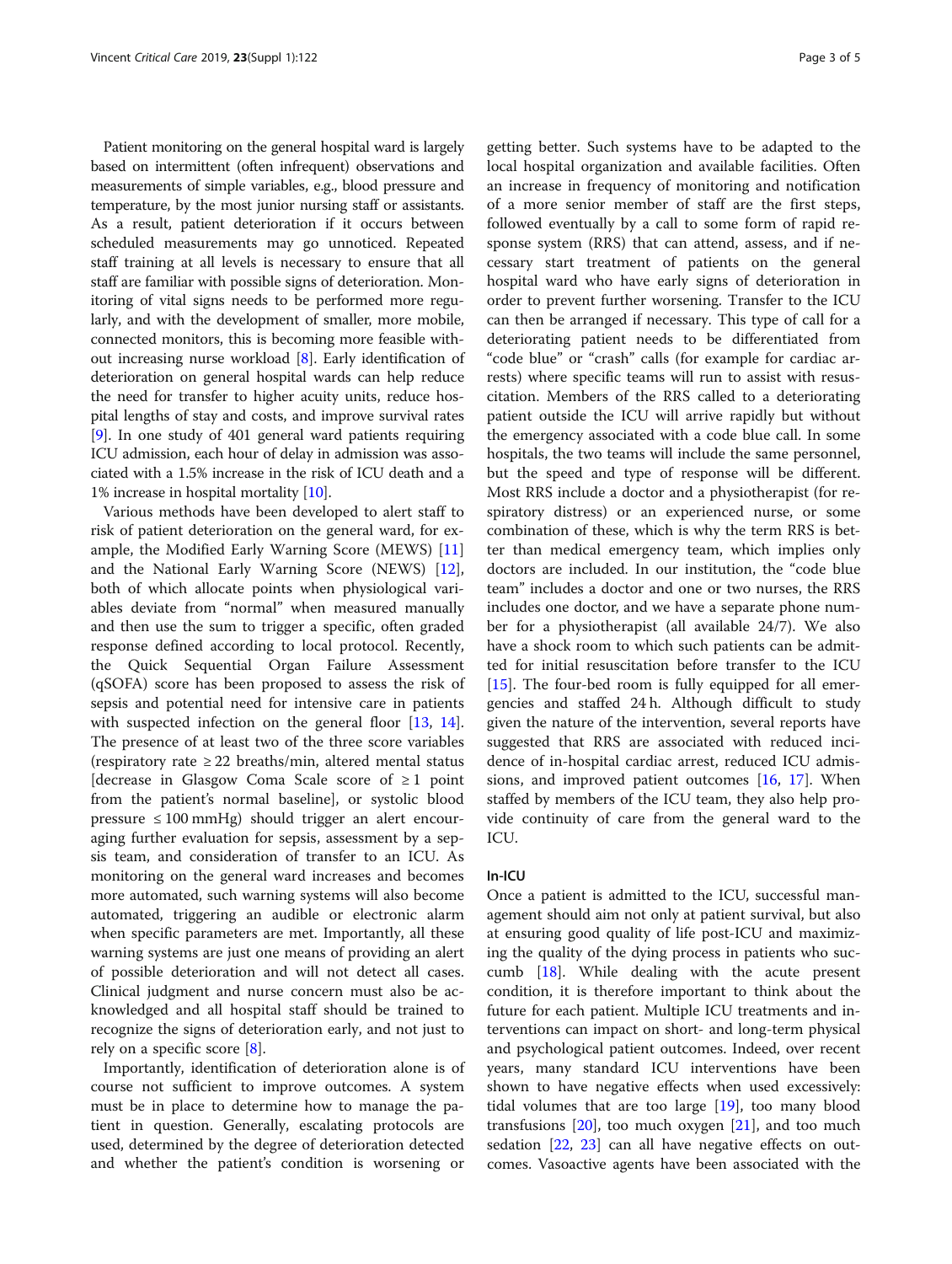<span id="page-3-0"></span>development of ICU-acquired weakness [[24](#page-4-0)], which may impact on outcomes, although further data are needed to confirm these findings. Other interventions can improve outcomes. For example, early (within 72 h) patient mobilization, facilitated by reduced sedative use, has been associated with better outcomes [[25](#page-4-0)]. Extended (or open) family visiting hours [\[26](#page-4-0), [27](#page-4-0)] enabling contacts with the patient's home life and even visits of pets [[28](#page-4-0)] can help limit the psychological impact of an ICU stay. If it is clear that the patient is not going to survive and that further intensive therapy will make no difference to the outcome, then life-sustaining interventions should be stopped and palliative care commenced to ensure the patient dies with dignity [[29\]](#page-4-0).

# Post-ICU

The decision to discharge a patient from the ICU should be made carefully as premature discharge is associated with ICU readmission, and possibly with increased mortality [[30](#page-4-0)]. The timing of the discharge as well as patient condition must be taken into account. Out-of-hours discharges are associated with in-hospital death and ICU readmission [[31\]](#page-4-0). Perhaps, the most important aspect of post-ICU care is good communication during patient transfer to the regular ward. Non-intensivist colleagues should be informed of any specific issues that may arise and how to manage them to avoid a further ICU admission. Communication with the patient and their families is also important because the change from the high-intensity monitoring and staffing levels to the general ward can be disconcerting and frightening. A follow-up visit from a familiar member of the ICU staff may help allay some of these concerns. Once discharged from the ICU to the hospital floor, monitoring to detect possible deterioration is again essential, as discussed earlier.

When the patient is discharged home or to a long-term care facility, good communication is again key to prepare the patient, family, and the primary care team for this next phase of the continuum. Post-ICU clinics are becoming more common and may have an important role in improving outcomes as patients and families have many questions, worries, nightmares etc., which can be best answered by someone from the intensive care team. Patients may also have questions related to a clinical trial in which they were enrolled, which again may not be familiar to the primary care physician. Clearly, issues regarding how often and for how long patients should attend these clinics, who they should be staffed by, what tests and assessments should be performed, and what impact they have on long-term outcomes need further study  $[32]$ . Increased use of telemedicine may facilitate post-ICU follow-up

enabling continued monitoring and virtual follow-up visits in the patient's home.

# Conclusion

The ICU has developed as a late addition to many hospitals and, in many cases, has failed to become integrated with the rest of the hospital system. Yet the development of critical illness is just one part of a patient's disease trajectory, and patient management should be streamlined from the very earliest signs of illness through to recovery. Wherever the patient is on their trajectory, they must remain at the center of our preoccupations. Better collaboration, communication, and teamwork between emergency medical services and emergency departments, between emergency departments and the general ward and ICU, and between general wards, ICUs, and the primary care team will help fill in some of the gaps that currently exist in the continuum of critical illness.

### Abbreviations

CPR: Cardiopulmonary resuscitation; CT: Computed tomography; ICU: Intensive care unit; MEWS: Modified Early Warning Score; NEWS: National Early Warning Score; qSOFA: Quick Sequential Organ Failure Assessment; RRS: Rapid response system

#### Acknowledgements

None.

# Funding

Publication of this supplement was supported by Fresenius Kabi.

# Availability of data and materials

Not applicable.

# About this supplement

This article has been published as part of Critical Care, Volume 23 Supplement 1, 2019: Future of Critical Care Medicine (FCCM) 2018. The full contents of the supplement are available at [https://ccforum.biomedcentral.](https://ccforum.biomedcentral.com/articles/supplements/volume-23-supplement-1) [com/articles/supplements/volume-23-supplement-1.](https://ccforum.biomedcentral.com/articles/supplements/volume-23-supplement-1)

### Author's contributions

The author read and approved the final manuscript.

# Ethics approval and consent to participate

Not applicable.

Consent for publication Not applicable.

# Competing interests

The author declares that he has no competing interests

## Publisher's Note

Springer Nature remains neutral with regard to jurisdictional claims in published maps and institutional affiliations.

# Received: 26 February 2019 Accepted: 14 March 2019 Published: 14 June 2019

#### References

- 1. Goldhill DR, White SA, Sumner A. Physiological values and procedures in the 24 h before ICU admission from the ward. Anaesthesia. 1999;54:529–34.
- 2. Kragholm K, Wissenberg M, Mortensen RN, Hansen SM, Malta HC, Thorsteinsson K, et al. Bystander efforts and 1-year outcomes in out-of-hospital cardiac arrest. N Engl J Med. 2017;376:1737–47.